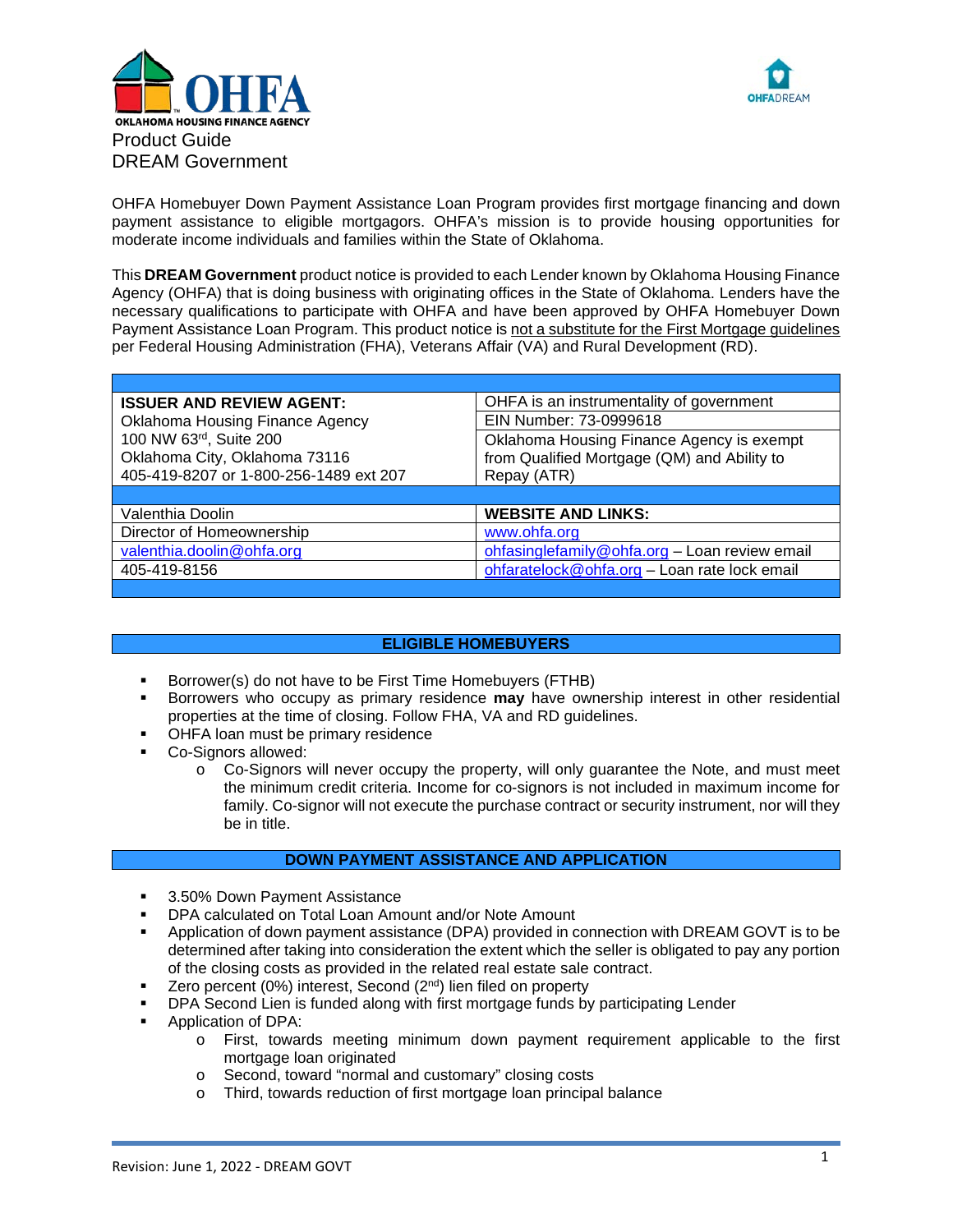



# **DOWN PAYMENT ASSISTANCE AND APPLICATION (CONT.)**

- o Max allowed for the Down Payment Assistance is 3.50% of the total loan amount. No portions of the DPA funds can be paid to the borrower unless the borrower is being reimbursed for allowed fees associated with the first mortgage loan.
- o Allowed reimbursable fees: earnest money, credit report and appraisal fee
- o A principal reduction of the first mortgage loan will be required if any DPA and/or gift funds from family are remaining after reimbursement of allowable fees

# **MORTGAGE PRODUCTS AND PROGRAMS**

- FHA –Fixed Rate Section 203(b) and 234(c)
- VA Fixed Rate
- USDA RD Fixed –Rural Housing Guaranteed Loan
- DREAM ZERO:
	- o Lower rate or equal to the current market
	- o Allows use of other sources of DPA including Community Seconds and Tribal Funds
	- o Borrower can also receive gift funds from a relative
	- o No loan level pricing adjustments
- REFINANCE:
	- o No mortgage loan may replace an existing mortgage loan except for construction period, bridge loans or similar temporary financing having an original term of 24 months or less. Once mortgagor occupies home as primary residence then the construction loan is ineligible for the refinance.

## **TERMS**

- Purchase price: \$356,362; contract sales price cannot exceed the maximum permissible purchase price limit per Exhibit H-2B
- Must by owner/borrower occupied as primary residence within 60 days of closing
- Loans securitized by GNMA Ginnie Mae
- **30-year amortization**
- Security First Lien, Zero percent  $(0\%)$  interest, subordinate Second  $(2^{nd})$  Lien
- Fee simple
- No prepayment penalty
- Assumability A mortgage loan may be assumed by a subsequent homebuyer only if all eligibility requirements of the new mortgagor, the residence, the mortgage loan and all other Product requirements are satisfied at the time of assumption as if the mortgage loan was being originated for the first time. All assumptions must be submitted to OHFA for Compliance Review and written approvals by all applicable parties must be obtained prior to closing.

# **PROPERTY TYPE AND ELIGIBILITY**

- **Primary owner/borrower residence only Must NOT** be used by owner/borrower as an investment property, rental property or as a recreational, vacation or second home
- Properties must be in the State of Oklahoma
- $-1$  Unit
- Condominiums FHA only refer to US Bank HFA Division Guidelines
- 2 Units FHA only; Must be one parcel and one legal description
	- o Borrower must occupy one of the units as their primary residence
- New and existing single-family homes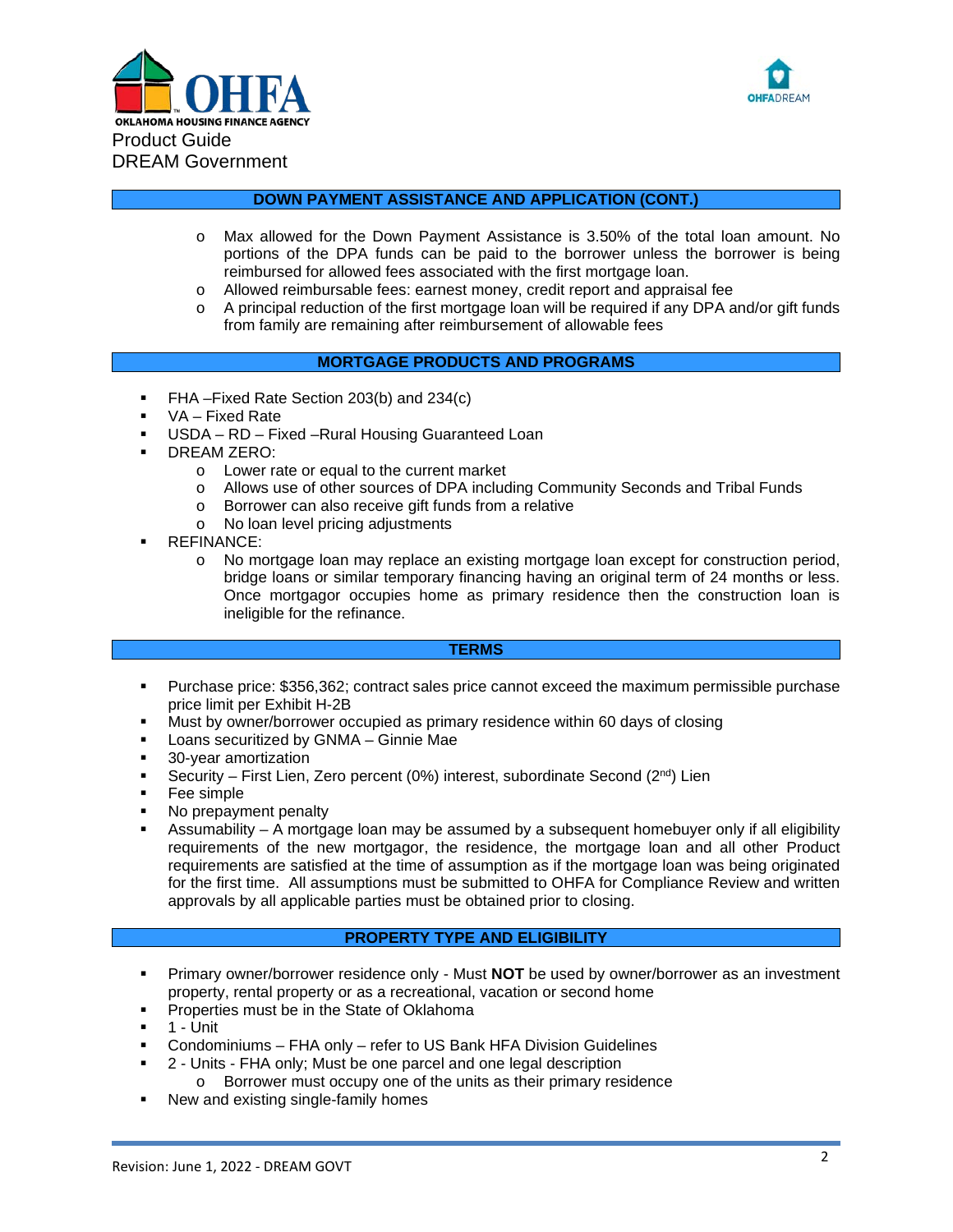



# **PROPERTY TYPE AND ELIGIBILITY (CONT.)**

- Manufactured Housing
	- o FHA only
		- o Multi section
		- o Meet US Bank Guides for Manufactured Housing posted on US Bank website<br>
		o Minimum Middle Credit score: 680
		- Minimum Middle Credit score: 680
		- o DTI: 45%
		- o **NO Manual Underwrites**

## **INCOME REQUIREMENTS**

- All Dream loans utilize the *annualized qualifying monthly income* of the mortgagor and may not exceed the maximum permissible income per the Exhibit H-1C (Revised: January 1, 2021)
- Qualifying income validated per the lender and lender's underwriter
- Income:
	- $\circ$  \$150,000 1 or more persons
- It is the Lender's responsibility to ensure the borrower's income does not exceed the maximum income limits per the products

## **UNDERWRITING – DEBT TO INCOME – CREDIT SCORE**

- All loans must meet standard FHA, VA and RD underwriting guidelines, credit eligibility, Loan to Value (LTV) and appraisal standards. All borrowers' contributions toward the purchase must meet product guidelines and underwriting standards.
- Automatic underwriting DU or LPA or Rural Development GUS with Approve/Accept
- DPA should be entered in AUS as Zero Percent (0%), \$0.00 monthly payment, subordinate lien from State Agency
- All borrowers must meet a minimum credit score and DTI for first mortgage

| <b>Effective</b>                  | <b>Property</b> | <b>Minimum Middle FICO</b> | <b>Maximum DTI</b> | <b>Reserves</b>       |
|-----------------------------------|-----------------|----------------------------|--------------------|-----------------------|
| <b>FHA</b>                        | unit            | 640-660                    | 45%                | AUS determines        |
| <b>FHA</b><br>unit<br>$661 - 679$ |                 |                            | 45%                | AUS determines        |
| <b>FHA</b>                        | unit<br>680     |                            | $45.01 - 50\%$     | AUS determines        |
| VA, USDA-RD                       | unit            | 640                        | 45%                | <b>AUS determines</b> |
| <b>Manufactured Housing</b>       | unit            | 680                        | 45%                | AUS determines        |

## **Manual underwrite:**

 $\circ$  Loan can be manually underwritten if the lender receives a Refer or if the borrower(s) has ZERO/NO credit scores. **Must adhere to agency/US Bank guidelines maximum housing and debt**‐**payment to income ratio – with minimum reserves of 2 months PITI for all loan types.**

| <b>Effective</b> | <b>Property</b>                                | Minimum<br><b>Middle FICO</b> | Housing<br><b>Ratio</b> | <b>Total Debt</b> | <b>Reserves</b> |  |
|------------------|------------------------------------------------|-------------------------------|-------------------------|-------------------|-----------------|--|
| <b>FHA</b>       | Manual underwrite not allowed on FHA financing |                               |                         |                   |                 |  |
| <b>VA</b>        | unit                                           | 640                           |                         | 41%               | 2 months        |  |
| <b>USDA-RD</b>   | unit                                           | 640                           | 29%                     | 41%               | 2 months        |  |

- OHFA Underwriting overlays:
	- o Homebuyer Education not required
	- o 10 Acre Limit
	- o Second Mortgages and/or additional DPA from other entities are not allowed
	- o Mortgage Credit Certification not allowed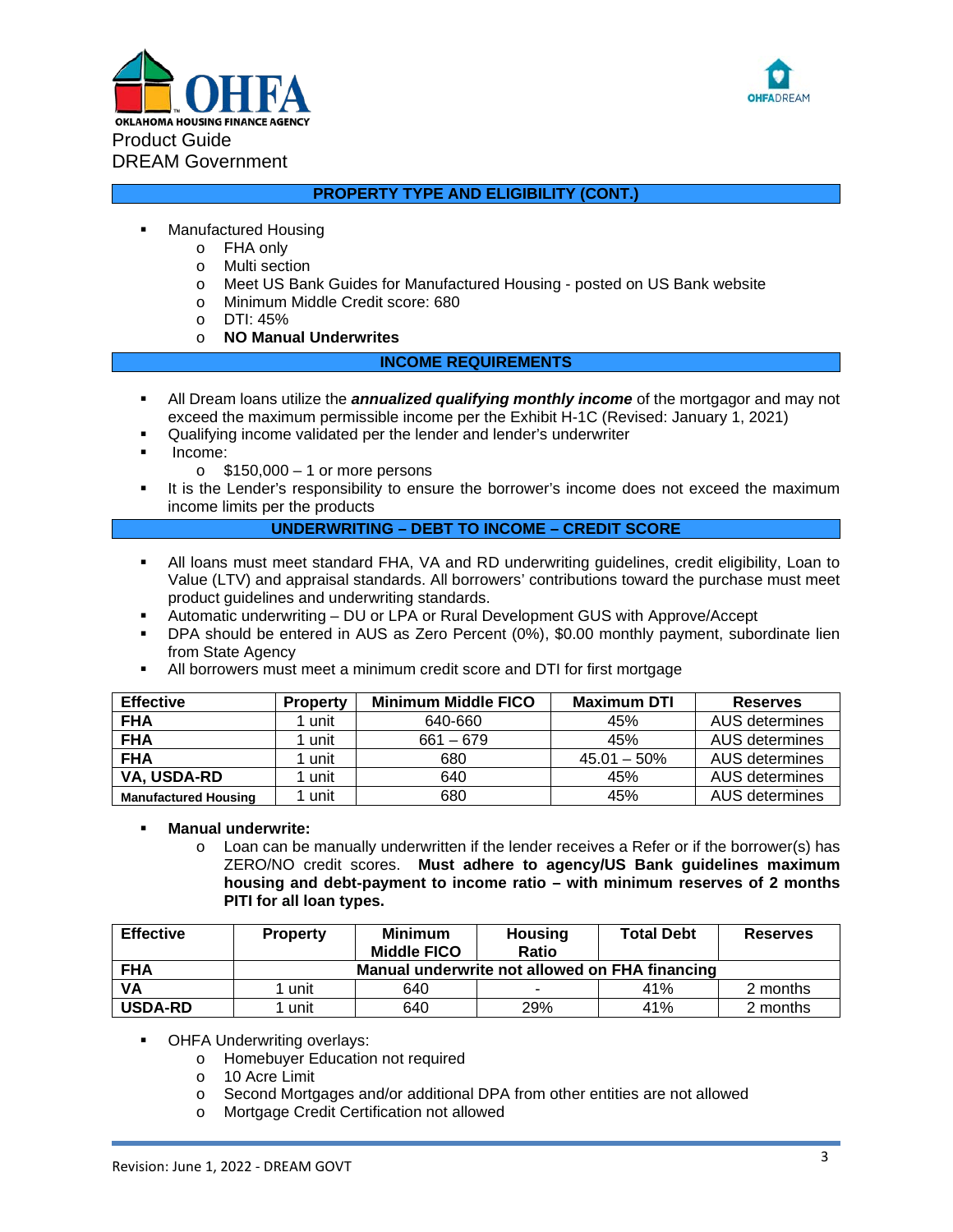



## **UNDERWRITING – DEBT TO INCOME – CREDIT SCORE (CONT.)**

- o Originating lenders are required to re-purchase defective mortgage loans<br>o Multiple OHFA loans not allowed
- o Multiple OHFA loans not allowed<br>o Not Allowed to be used as rental
- Not Allowed to be used as rental or vacation home, co-op, or investment home

## **LOCKING – RESERVING / PRICING**

#### **Locking/Reserving**

- o All loans are locked/reserved thru OHFA Lenders Login under the Lenders tab on our website
- o Print Loan Confirmation for your records
- o OHFA will lock loan for lenders. Email URLA, with census tract, program, rate, credit score(s) and estimated closing date to [ohfaratelock@ohfa.org.](mailto:ohfaratelock@ohfa.org) Once loan is locked the Loan Confirmation will be emailed to lender of record.
- o Guaranteed rate coverage 4pm or overnight until rate change at 10am the next day.

#### **Fees**

- o Investor Funding Fee\* of \$400 (reflected in Box A of the LE & CD)
- o Tax Monitoring Fee\* of \$80 (reflected in Box A or B of the LE & CD)
- o No Review Fee is charged by OHFA

\*The Investor Funding Fee and Tax Monitoring Fee should not have "Bond", "OHFA", "HFA", "Agency" or "US Bank" associated with it on the LE or CD. These fees are the Lender's fees until the loan is purchased by US Bank; and are never OHFA's fees.

## **Interest Rates**

- o OHFA will post rate at 10 am CST. Rates will be emailed to lenders and placed on OHFA website – [www.ohfa.org](http://www.ohfa.org/) under Lender Resources.
- o Rates are subject to change based on secondary market

## **Lender SRP Pricing**

- o Reservation to 65 days purchase:  $102.50\%$ <br>o 66 days 75 days purchase:  $102.25\%$
- o 66 days 75 days purchase: 102.25%<br>c 76 days 90 days purchase: 101.75%
- 
- o 76 days 90 days purchase: 101.75%  $\circ$  91 days - 120 days purchase:
- o 1.00% Origination allowed Lenders' Option

OHFA additional verbal/email approval required to US Bank on closed loans purchased after 121 days from reservation - Price: 100.25%

All loans must be delivered to US Bank for purchase. Lender SRP Pricing above details reservation to purchase for the appropriate service release premium.

## **REVIEW, APPROVAL AND CLOSING**

- Loan Review:
	- Email loan documents to [ohfasinglefamily@ohfa.org](mailto:ohfasinglefamily@ohfa.org)
	- Subject Line: OHFA Loan number, Borrower Last Name, and the word "Review"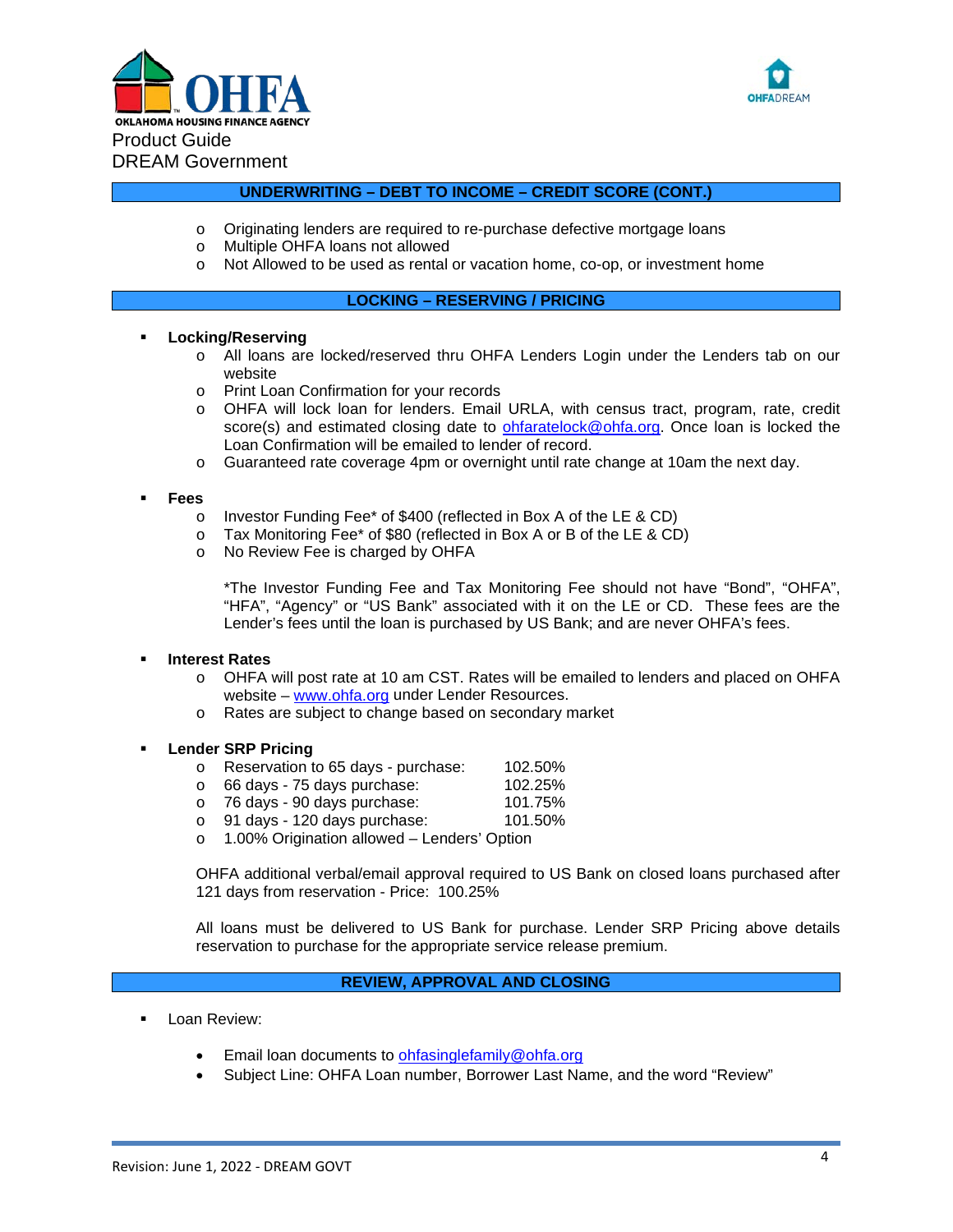



# **REVIEW, APPROVAL AND CLOSING (CONT.)**

- OHFA Documents:
	- $\checkmark$  OHFA Loan Confirmation
	- $\checkmark$  Loan Transmittal
	- $\checkmark$  Uniform Residential Mortgage Application
	- $\checkmark$  Purchase Contract
	- $\checkmark$  OHFA Partial Exemption Disclosure
	- $\checkmark$  Loan Estimate
	- $\checkmark$  Letter of Explanation if Spouse is not on the loan
- Loan Conditions/Deficiencies:
	- Email only the document or page of a document that is required to be submitted or corrected (not the entire loan package again)
	- Subject line: OHFA Loan number, Borrower Last Name, and the word "Conditions"
- OHFA Loan Approval:
	- OHFA issues Approval/Award Letter
	- ◆ OHFA issues Down Payment Assistance Letter
	- OHFA issues Mortgagor's Certification & Income Statement (delivered to borrower(s))
	- All documents sent/emailed to lender of record
- Lender Loan Closing:
	- ▶ Fund OHFA DPA along with First Mortgage Loan
	- OHFA Partial Exemption Disclosure executed at closing
	- ▶ OHFA Down Payment Assistance Letter executed at closing
	- OHFA Promissory Note executed at closing
	- OHFA Subordinate Mortgage executed at closing
	- OHFA issues Mortgagor's Certification & Income Statement delivered to borrower(s) at closing
- Post-Closing (within 5 business days of closing provide all the following):
	- Email loan documents to [ohfasinglefamily@ohfa.org](mailto:ohfasinglefamily@ohfa.org)
		- $\checkmark$  Copy of executed Closing Disclosure
		- $\checkmark$  Copy of executed Down Payment Assistance Letter Second Lien
		- $\checkmark$  Copy of executed Partial Exemption Disclosure
		- Copy of executed Subordinate Mortgage
		- $\checkmark$  Copy of executed Promissory Note
		- $\checkmark$

# **MASTER SERVICER**

US Bank Home Mortgage / HFA Division Excelsior Crossing 9380 Excelsior Boulevard Hopkins, MN 55343 [hfa.programs@usbank.com](mailto:hfa.programs@usbank.com)

- US Bank's HFA Division Lending Guide can be found by following the US Bank link from our website.
- **Hover over the Lender tab and select US Bank; the link** is at the top of the page.
- Or cut and paste this link in your browser [https://hfa.usbank.com/HFA\\_Division.](https://hfa.usbank.com/HFA_Division)
- On the landing page scroll down to "Enjoy Housing" Finance Agency services", click on Learn More and select HFA Division Lending Guide.